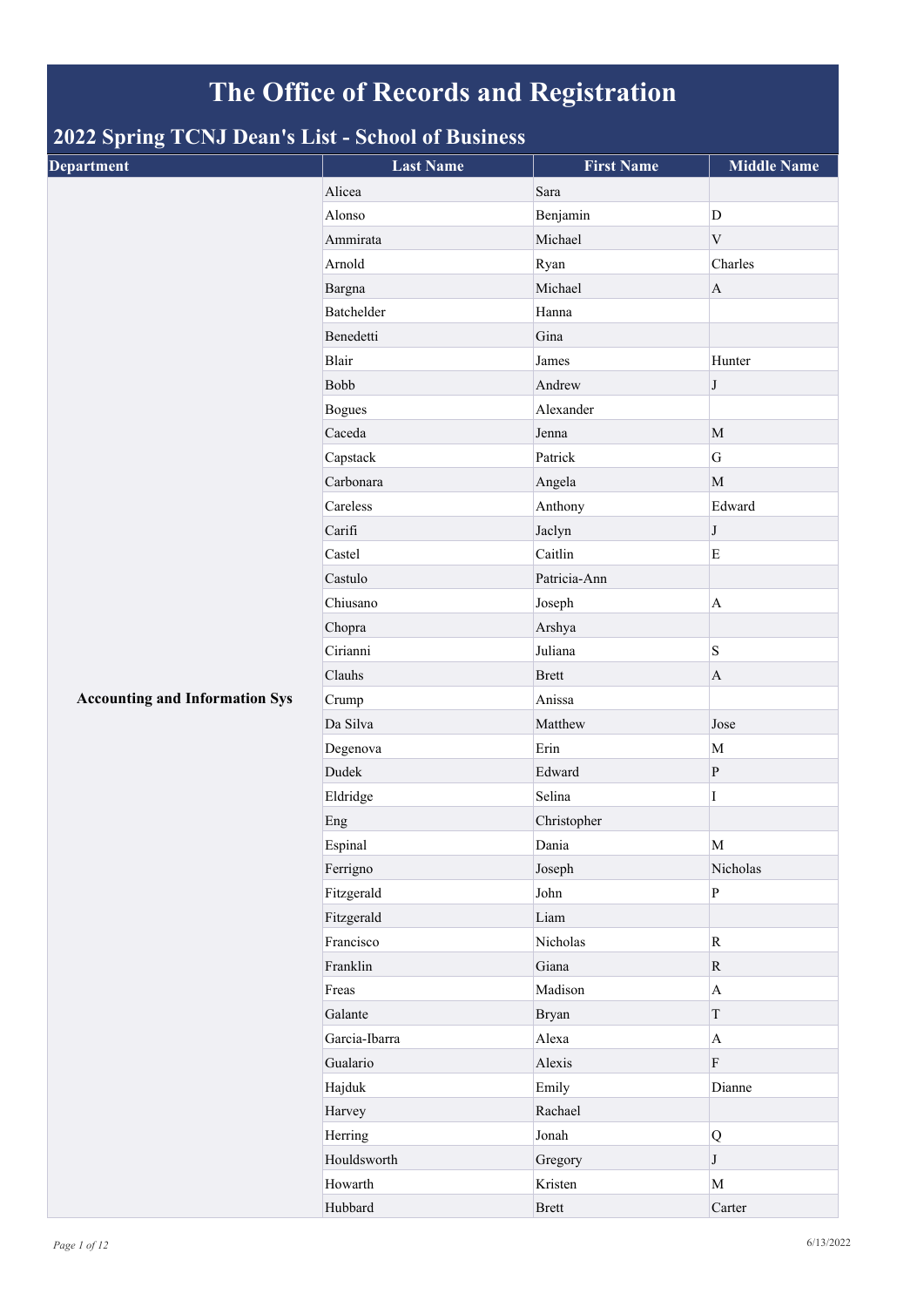| Department                            | <b>Last Name</b> | <b>First Name</b> | <b>Middle Name</b>        |
|---------------------------------------|------------------|-------------------|---------------------------|
|                                       | Kahler           | Dixon             |                           |
|                                       | Katz             | Jason             | $\mathbf{M}$              |
|                                       | Kean             | Justin            | Raymond                   |
|                                       | Kelly            | Kaitlynn          | $\mathbf M$               |
|                                       | Kenny            | Thomas            | <b>Brendan</b>            |
|                                       | Kingham          | Julia             | Anne                      |
|                                       | Kobasa           | Peter             | Michael                   |
|                                       | Koifman          | Jacob             | $\mathbf M$               |
|                                       | Kraszewski       | Anna              | S                         |
|                                       | Lai              | Emily             | $\mathbf L$               |
|                                       | Lebow            | Isabella          | $\mathbf M$               |
|                                       | Lillo            | Michael           |                           |
|                                       | Lissaur          | Jesse             | Liron                     |
|                                       | Lynch            | Patrick           | Jarrett                   |
|                                       | Maccarella       | Katie             | Ann                       |
|                                       | Macias           | Veronica          |                           |
|                                       | Majkut           | Elizabeth         | $\mathbf{A}$              |
|                                       | Mariconda        | Jacob             | Anthony                   |
|                                       | Marten           | Thomas            | $\bf J$                   |
|                                       | Martin           | Scott             | $\mathbf{A}$              |
|                                       | Mcchesney        | James             | Paul                      |
|                                       | Mcconnell        | Meghan            | $\mathbf{D}$              |
|                                       | McLaughlin       | Maria             |                           |
| <b>Accounting and Information Sys</b> | Mcleod           | Arielle           | $\mathbf E$               |
|                                       | Merritt          | Alexandra         |                           |
|                                       | Mulligan         | Brendan           | Joseph                    |
|                                       | Mulligan         | Patrick           | $\mathbf T$               |
|                                       | Musienko         | Sophia            | ${\bf C}$                 |
|                                       | Muskett          | Michelle          | $\mathbf L$               |
|                                       | Nederfield       | Ashleigh          | ${\bf E}$                 |
|                                       | Nguyen           | Cindy             | $\bar{\rm T}$             |
|                                       | O'hara           | Ryan              |                           |
|                                       | Ordonez          | Natalie           | $\mathbf C$               |
|                                       | Papadopoulos     | Sofia             | $\mathbf A$               |
|                                       | Petrovic         | <b>Brian</b>      |                           |
|                                       | Philhower        | Daniel            | $\bf J$                   |
|                                       | Pizarro          | Ethan             |                           |
|                                       | Rau              | Emily             | $\mathbf C$               |
|                                       | Rauch            | Colleen           | Patricia                  |
|                                       | Ross             | Olivia            | Lynn                      |
|                                       | Salluce          | Josephine         |                           |
|                                       | Sanger           | Gianna            | $\mathbf M$               |
|                                       | Savage           | Jessica           | $\boldsymbol{\mathsf{A}}$ |
|                                       | Schapiro         | Jayce             | $\mathbf A$               |
|                                       | Scheddin         | Corinne           |                           |
|                                       | Schlageter       | Joseph            | $\mathbf{A}$              |
|                                       | Sheppard         | Zachary           | H                         |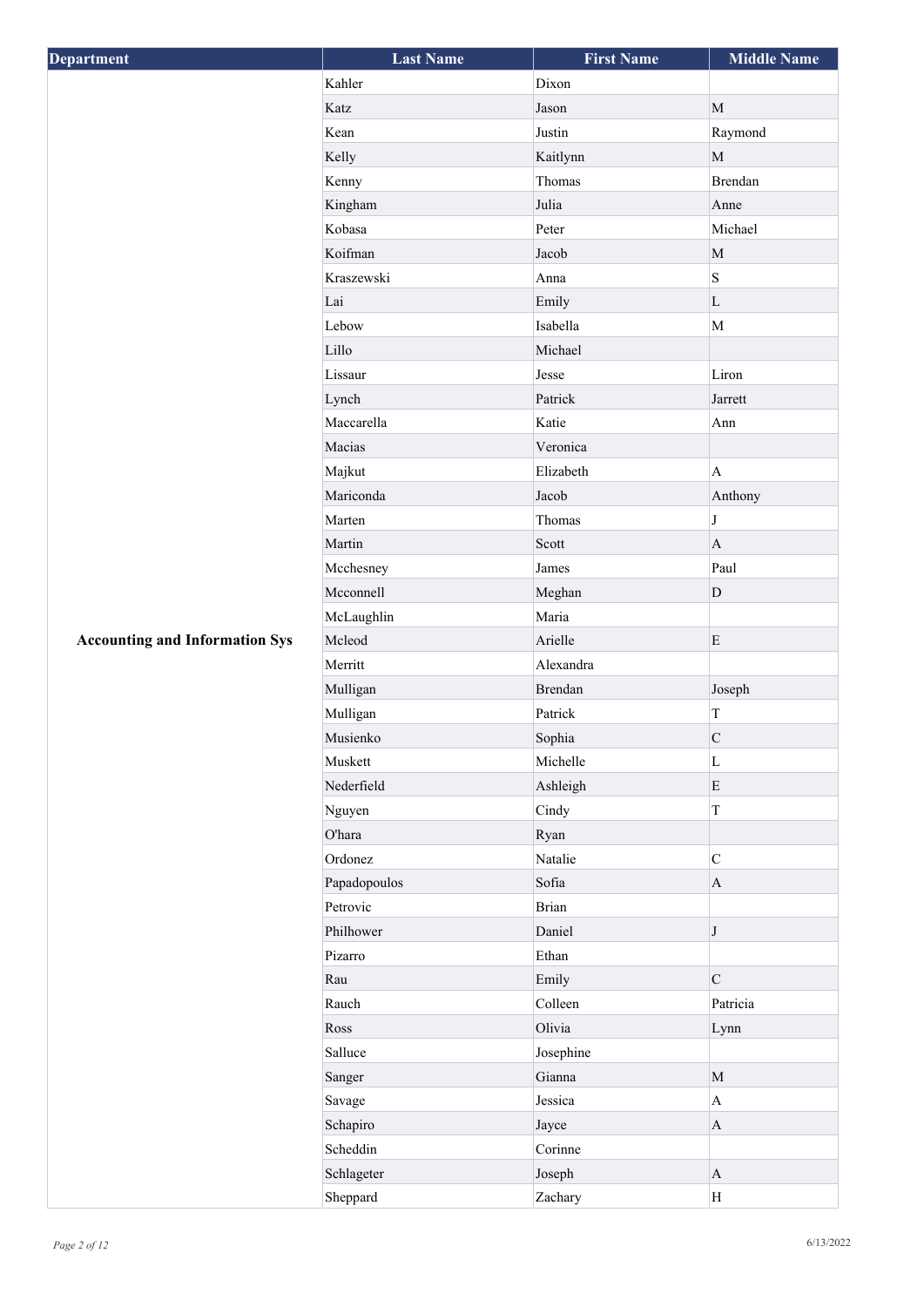| <b>Department</b>                     | <b>Last Name</b>                                                     | <b>First Name</b> | <b>Middle Name</b> |
|---------------------------------------|----------------------------------------------------------------------|-------------------|--------------------|
|                                       | Shong                                                                | Stella            |                    |
|                                       | Siguencia                                                            | Elizabeth         | Jhoana             |
|                                       | Sirimis                                                              | Serafim           | Christos           |
|                                       | Sosidka                                                              | Andrew            | N                  |
|                                       | Sze                                                                  | Sannah            |                    |
|                                       | Tam                                                                  | Kyle              | M                  |
|                                       | Vikhrov                                                              | Joshua            |                    |
|                                       | Voli                                                                 | Robert            | M                  |
| <b>Accounting and Information Sys</b> | Waas                                                                 | Spencer           | E                  |
|                                       | Ward                                                                 | Daniel            |                    |
|                                       | Warraich                                                             | Atif              |                    |
|                                       | Watson                                                               | <b>Brooks</b>     |                    |
|                                       | Weltner                                                              | <b>Brianna</b>    | N                  |
|                                       | Wertz                                                                | Michael           |                    |
|                                       | Whitney                                                              | Ryan              |                    |
|                                       | Yee                                                                  | <b>Brittany</b>   | P                  |
|                                       | <b>Total Students for Accounting and Information Sys Department:</b> |                   | 106                |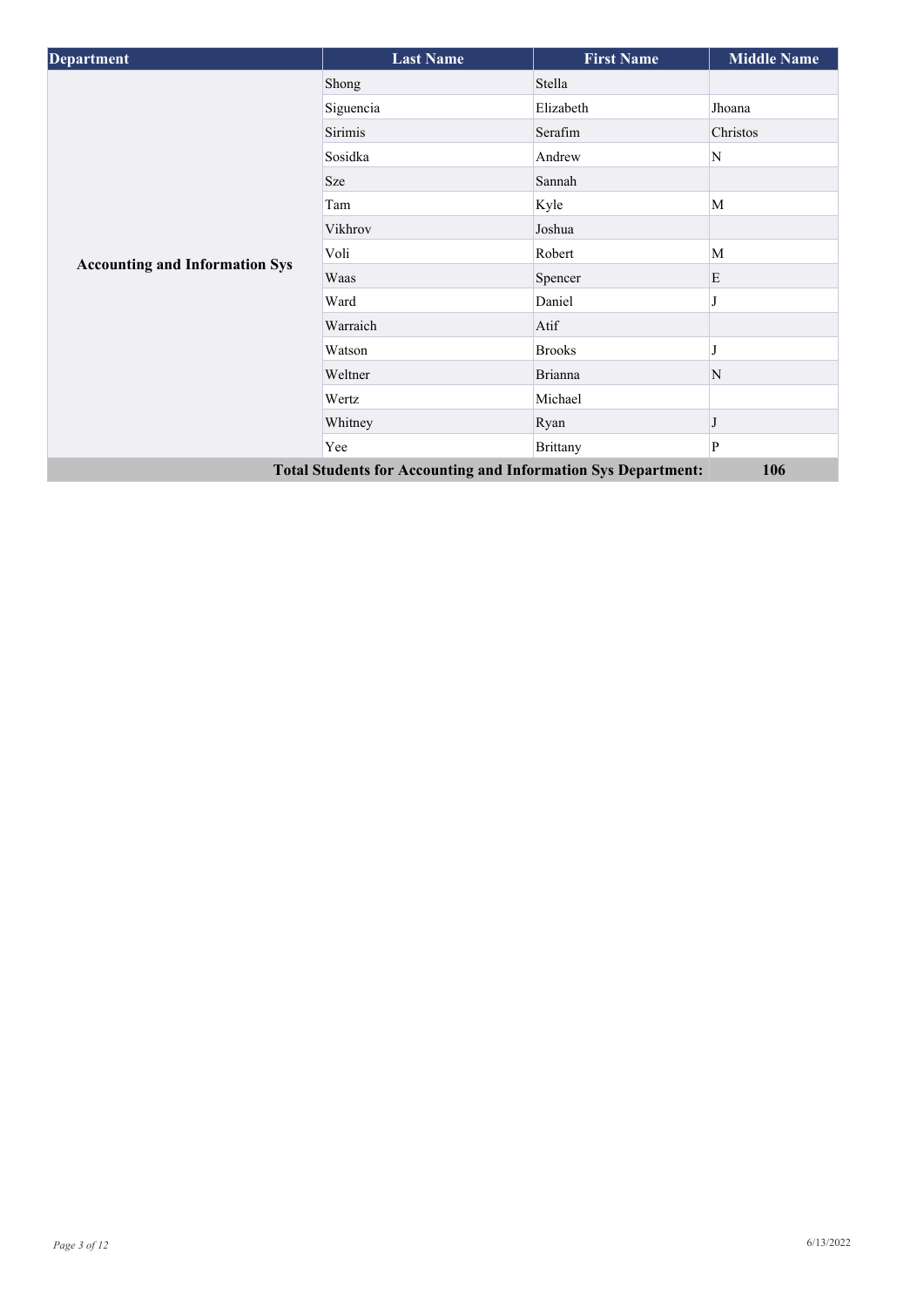| Department       | <b>Last Name</b> | <b>First Name</b>                               | <b>Middle Name</b> |
|------------------|------------------|-------------------------------------------------|--------------------|
|                  | Amari            | Pietro                                          | ${\bf G}$          |
|                  | Aromando         | Daniel                                          | $\mathbf C$        |
|                  | Baldwin          | Christopher                                     | $\mathbf{A}$       |
|                  | Bonadio-Cappiel  | Christopher                                     |                    |
|                  | Castro           | John                                            | Tyler              |
|                  | Cleary           | Kaitlyn                                         | $\mathbf E$        |
|                  | Combates         | Cole                                            | $\mathbf{A}$       |
|                  | Coniglio         | Christopher                                     | $\bf J$            |
|                  | Dazos            | Andreas                                         | Nicholas           |
|                  | Depalma          | Christopher                                     | $\mathbf G$        |
|                  | Depaolis         | Ethan                                           | Joseph             |
|                  | Evans            | Christopher                                     |                    |
|                  | Fonseca          | Karla                                           | Margarita          |
|                  | Gladish          | Christian                                       | $\rm T$            |
|                  | Goldberg         | Michael                                         | ${\bf S}$          |
|                  | Greene           | Jacob                                           | $\rm F$            |
|                  | Grigorian        | Aidan                                           | $\mathbf E$        |
|                  | Heiden           | Emily                                           |                    |
| <b>Economics</b> | Holder           | Eric                                            | $\mathbf M$        |
|                  | Jordan           | Adi                                             | $\rm F$            |
|                  | Kibalo           | April                                           | H                  |
|                  | Kopew            | Aaron                                           | $\mathbf E$        |
|                  | Nabong           | Marcelo Matthew                                 | Aquino             |
|                  | Ngo              | Ngoc                                            | Bao                |
|                  | Oladipo          | Olarewaju                                       |                    |
|                  | Perez            | Mateo                                           | $\mathbf R$        |
|                  | Peters           | Jonathan                                        | $\mathbf R$        |
|                  | Plewa            | Seraphina                                       | ${\bf G}$          |
|                  | Popowich         | Chloe                                           | $\mathbf R$        |
|                  | Rhoda            | Zachary                                         | J                  |
|                  | Rocciolo         | Samantha                                        | Victoria           |
|                  | Sethuraman       | Namitha                                         |                    |
|                  | Sperling         | Zachary                                         | A.                 |
|                  | Strapp           | Maximillian                                     |                    |
|                  | Sullivan         | Grace                                           | ${\bf E}$          |
|                  | Vella            | Dylan                                           | Charles            |
|                  | Willox           | Jessica                                         | $\mathbf M$        |
|                  | Zakaria          | Adam                                            | $\mathbf{B}$       |
|                  |                  | <b>Total Students for Economics Department:</b> | 38                 |

| <b>Department</b>             | <b>Last Name</b> | <b>First Name</b> | <b>Middle Name</b> |
|-------------------------------|------------------|-------------------|--------------------|
| <b>Finance &amp; Intl Bus</b> | Barksdale        | Miles             | А                  |
|                               | Barsoum          | Allison           |                    |
|                               | Bove             | Andrea            | Michael            |
|                               | Boyle            | Dylan             | Sean               |
|                               | Browne           | Vincent           |                    |
|                               | Campbell         | Joseph            |                    |
|                               | Caruso           | Gabriel           |                    |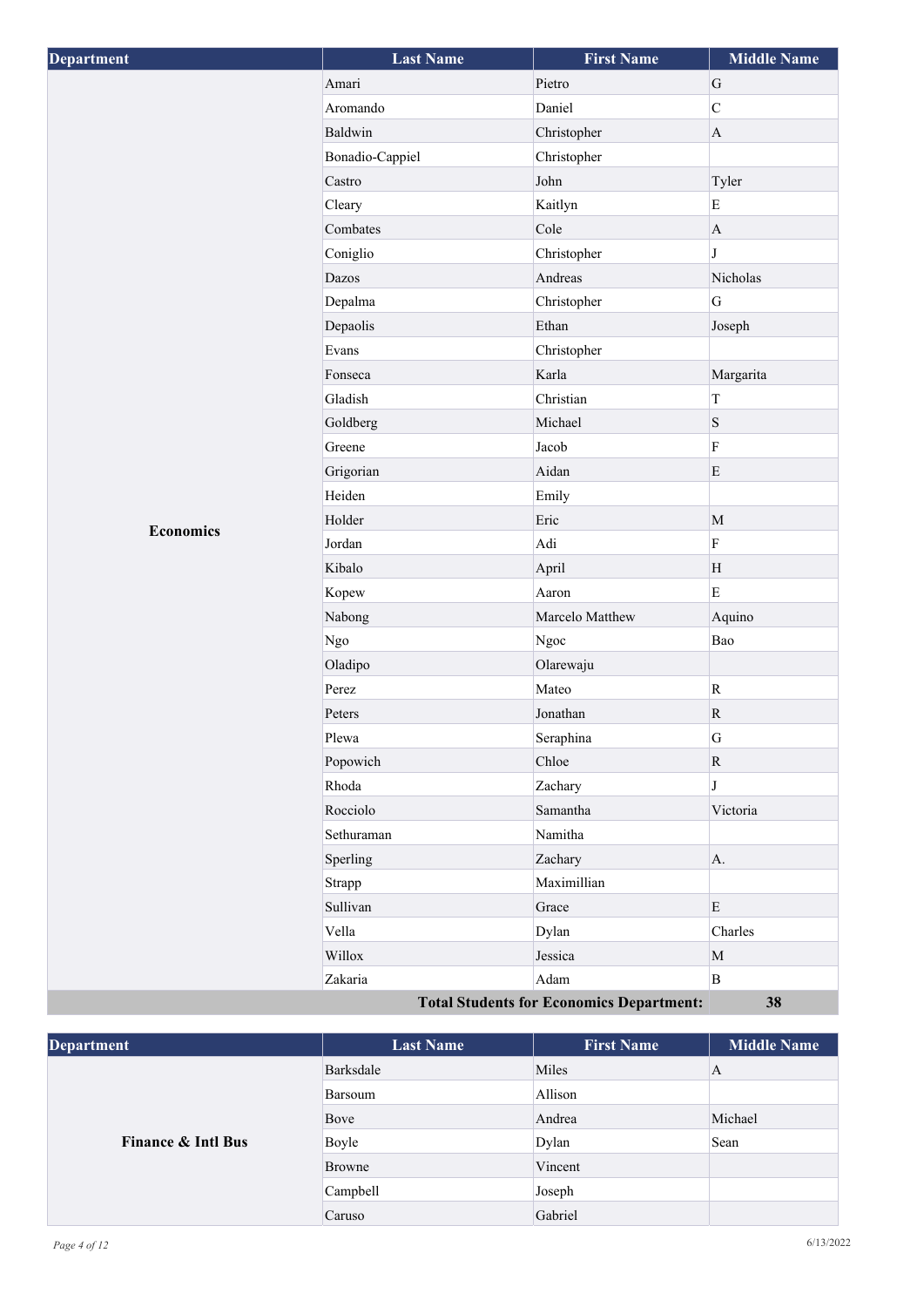| <b>Department</b>  | <b>Last Name</b> | <b>First Name</b> | <b>Middle Name</b> |
|--------------------|------------------|-------------------|--------------------|
|                    | Catania          | Dylan             | $\bf J$            |
|                    | Chan             | Andson            | $\mathbf C$        |
|                    | Chase            | <b>Brianna</b>    | $\overline{G}$     |
|                    | Cope             | Hailey            | Lynn               |
|                    | Dahdah           | <b>Bernard</b>    | Samuel             |
|                    | Degruccio        | Anthony           | Matthew            |
|                    | Delauney         | Arziki            | Jumo               |
|                    | Dinoia           | Christian         | $\bf J$            |
|                    | DiPasquale       | Patrick           | $\rm F$            |
|                    | DiRico           | Julia             | ${\bf R}$          |
|                    | Donohue          | Madison           |                    |
|                    | Doran            | Thomas            | $\mathbf B$        |
|                    | Doyle            | Liam              | $\, {\bf p}$       |
|                    | Dragoslavic      | Matthew           | S                  |
|                    | Dudas            | Christian         | Michael            |
|                    | Dudek            | John              | $\bf J$            |
|                    | Dunn             | Joseph            | D                  |
|                    | Epstein          | Samuel            |                    |
|                    | Fania            | Christopher       | $\mathbf R$        |
|                    | Farley           | Matthew           | W                  |
|                    | Fazio            | Michael           | Anthony            |
|                    | Felix            | Melissa           | Alize              |
|                    | Feuerstein       | Joseph            | $\overline{C}$     |
| Finance & Intl Bus | Fiordaliso       | Joseph            | $\mathbf R$        |
|                    | Flores           | Diego             | $\mathbf{A}$       |
|                    | Franco           | Nicholas          |                    |
|                    | Gaechter         | Calissa           | $\mathbf L$        |
|                    | Gentile          | Tess              |                    |
|                    | German           | Lola              | Olivia             |
|                    | Glenning         | Michael           | Gabriel            |
|                    | Gluck            | Coby              |                    |
|                    | Goldberg         | Regan             | Nicholas-mesina    |
|                    | Gonzalez         | William           | Rey                |
|                    | Goodman          | Kevin             | $\mathbf M$        |
|                    | Grandhe          | Shreya            |                    |
|                    | Green            | Alex              | S                  |
|                    | Greenspun        | Noah              | $\rm R$            |
|                    | Guarino          | Cameron           | $\bf J$            |
|                    | Guerra           | Robert            |                    |
|                    | Hall             | Jessica           | $\mathbf{A}$       |
|                    | Hansen           | Tyler             | $\mathbf D$        |
|                    | Hatch            | Anna              | $\mathbf C$        |
|                    | Healy            | Jack              | $\mathbf{A}$       |
|                    | Himaia           | Jeremiah          | $\mathbf{A}$       |
|                    | Hoody            | Conrad            | $\mathbf E$        |
|                    | Incardona        | Brendan           |                    |
|                    | Intiso Jr        | Vincent           | $\bf J$            |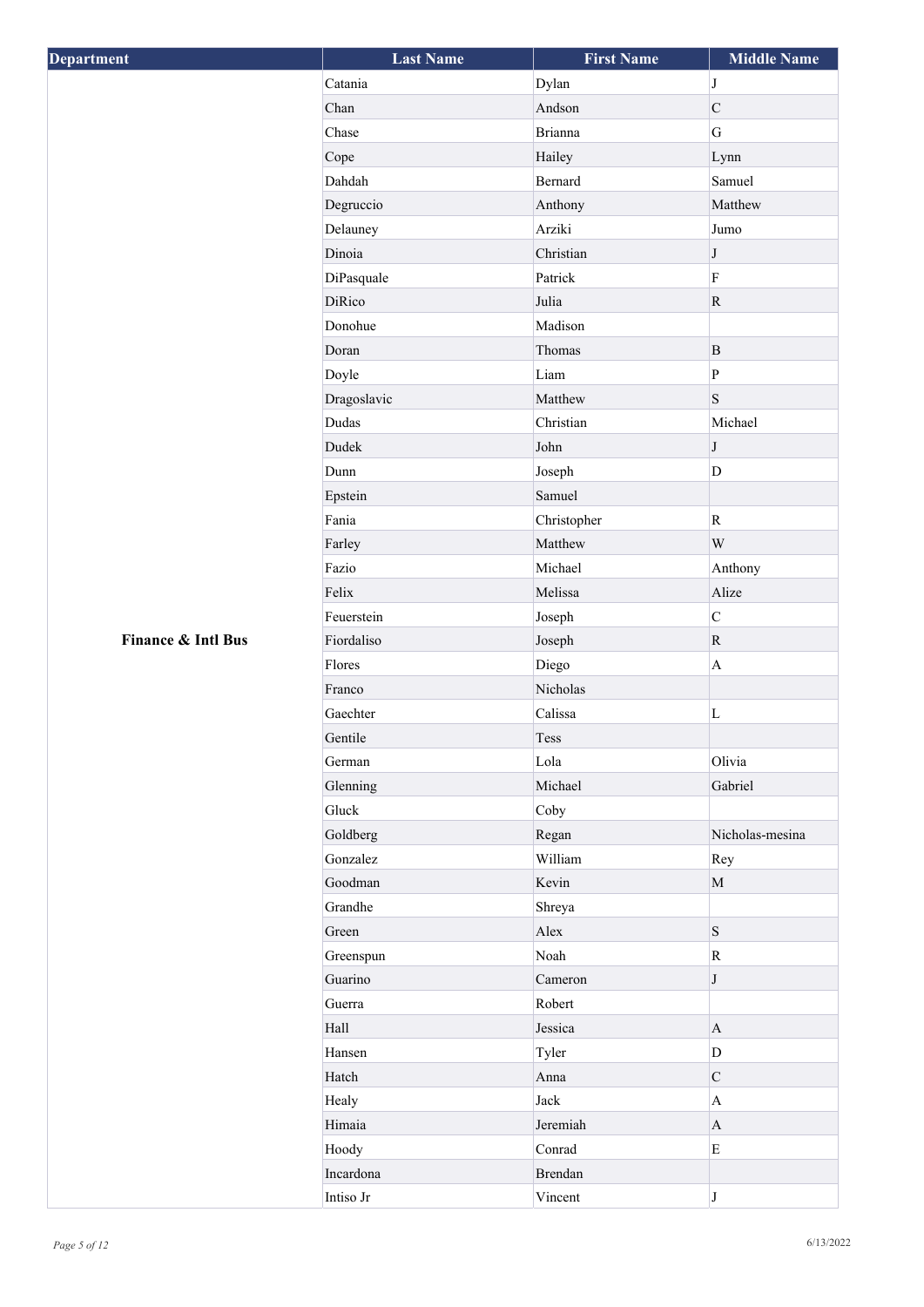| Salini<br>Iyer<br>Jackson<br>Taylor<br>Douglas<br>Alexander<br>$\mathbf{M}$<br>Jacobsen<br>Jordan<br>Derek<br>Ethan<br>Allison<br>Kane<br>Erik<br>$\rm F$<br>Karalis<br>Jordan<br>Katz<br>$\mathbf{A}$<br>Sean<br>${\bf E}$<br>Kearns<br>$\, {\bf p}$<br>Keefe<br>Steven<br>Shane<br>$\mathbf M$<br>Kelly<br>Andrew<br>Kibalo<br>$\, {\bf P}$<br>$\rm R$<br>King<br>Joseph<br>Erik<br>Michael<br>Koller<br>Justin<br>$\mathbf T$<br>Korman<br>Kowalski<br>$\mathbf R$<br>Lucas<br>Kumar<br>Shreya<br><b>Brian</b><br>Kuni<br>Lagriola<br>Michael<br>Ryan<br>Lahey<br>Daniel<br>$\bf J$<br>$\rm F$<br>Lankford<br>Dylan<br>Ethan<br>Lederman<br>Grey<br>J<br>Samuel<br>Lees<br>$\mathbf C$<br>Lemberg<br>Ryan<br>Finance & Intl Bus<br>Shane<br>Lemberg<br>Jake<br>Lerie<br>$\bf J$<br>$\mathop{\rm Lim}$<br>Anthony<br>${\bf S}$<br>$\mathop{\rm Lim}$<br>Erveena<br>$\mathop{\rm Lin}\nolimits$<br>Jerry<br>Mack<br>Thomas<br>J<br>Davide<br>Maioriello<br>Marmolejos<br>Michael<br>Ryan<br><b>Brendan</b><br>Martin<br>Patrick<br>John<br>Mccabe<br>McCrone<br>Dylan<br>George<br>Mckown<br>Cristian<br>Jake<br>Daniel<br>Mendelsohn<br>$\bf J$<br>Nicole<br>Mendez<br>$\mathbf C$<br>Mineo<br>Thomas<br>Monteiro<br>Derek<br>Mortelliti<br>Steven<br>Moss<br>$\mathbf M$<br>Jason<br>Vishnumari<br>Muniappan<br>Murphy<br>Sean<br>Patrick<br>S<br>Mutnick<br>Michael<br>Andre<br>Lamine<br>N'Diaye<br>Alexander<br>Ngo<br>$\mathbf{D}$<br>Nikocevic<br>$Irfan$ | Department | <b>Last Name</b> | <b>First Name</b> | <b>Middle Name</b> |
|-------------------------------------------------------------------------------------------------------------------------------------------------------------------------------------------------------------------------------------------------------------------------------------------------------------------------------------------------------------------------------------------------------------------------------------------------------------------------------------------------------------------------------------------------------------------------------------------------------------------------------------------------------------------------------------------------------------------------------------------------------------------------------------------------------------------------------------------------------------------------------------------------------------------------------------------------------------------------------------------------------------------------------------------------------------------------------------------------------------------------------------------------------------------------------------------------------------------------------------------------------------------------------------------------------------------------------------------------------------------------------------------------------------------------------------------------------------------|------------|------------------|-------------------|--------------------|
|                                                                                                                                                                                                                                                                                                                                                                                                                                                                                                                                                                                                                                                                                                                                                                                                                                                                                                                                                                                                                                                                                                                                                                                                                                                                                                                                                                                                                                                                   |            |                  |                   |                    |
|                                                                                                                                                                                                                                                                                                                                                                                                                                                                                                                                                                                                                                                                                                                                                                                                                                                                                                                                                                                                                                                                                                                                                                                                                                                                                                                                                                                                                                                                   |            |                  |                   |                    |
|                                                                                                                                                                                                                                                                                                                                                                                                                                                                                                                                                                                                                                                                                                                                                                                                                                                                                                                                                                                                                                                                                                                                                                                                                                                                                                                                                                                                                                                                   |            |                  |                   |                    |
|                                                                                                                                                                                                                                                                                                                                                                                                                                                                                                                                                                                                                                                                                                                                                                                                                                                                                                                                                                                                                                                                                                                                                                                                                                                                                                                                                                                                                                                                   |            |                  |                   |                    |
|                                                                                                                                                                                                                                                                                                                                                                                                                                                                                                                                                                                                                                                                                                                                                                                                                                                                                                                                                                                                                                                                                                                                                                                                                                                                                                                                                                                                                                                                   |            |                  |                   |                    |
|                                                                                                                                                                                                                                                                                                                                                                                                                                                                                                                                                                                                                                                                                                                                                                                                                                                                                                                                                                                                                                                                                                                                                                                                                                                                                                                                                                                                                                                                   |            |                  |                   |                    |
|                                                                                                                                                                                                                                                                                                                                                                                                                                                                                                                                                                                                                                                                                                                                                                                                                                                                                                                                                                                                                                                                                                                                                                                                                                                                                                                                                                                                                                                                   |            |                  |                   |                    |
|                                                                                                                                                                                                                                                                                                                                                                                                                                                                                                                                                                                                                                                                                                                                                                                                                                                                                                                                                                                                                                                                                                                                                                                                                                                                                                                                                                                                                                                                   |            |                  |                   |                    |
|                                                                                                                                                                                                                                                                                                                                                                                                                                                                                                                                                                                                                                                                                                                                                                                                                                                                                                                                                                                                                                                                                                                                                                                                                                                                                                                                                                                                                                                                   |            |                  |                   |                    |
|                                                                                                                                                                                                                                                                                                                                                                                                                                                                                                                                                                                                                                                                                                                                                                                                                                                                                                                                                                                                                                                                                                                                                                                                                                                                                                                                                                                                                                                                   |            |                  |                   |                    |
|                                                                                                                                                                                                                                                                                                                                                                                                                                                                                                                                                                                                                                                                                                                                                                                                                                                                                                                                                                                                                                                                                                                                                                                                                                                                                                                                                                                                                                                                   |            |                  |                   |                    |
|                                                                                                                                                                                                                                                                                                                                                                                                                                                                                                                                                                                                                                                                                                                                                                                                                                                                                                                                                                                                                                                                                                                                                                                                                                                                                                                                                                                                                                                                   |            |                  |                   |                    |
|                                                                                                                                                                                                                                                                                                                                                                                                                                                                                                                                                                                                                                                                                                                                                                                                                                                                                                                                                                                                                                                                                                                                                                                                                                                                                                                                                                                                                                                                   |            |                  |                   |                    |
|                                                                                                                                                                                                                                                                                                                                                                                                                                                                                                                                                                                                                                                                                                                                                                                                                                                                                                                                                                                                                                                                                                                                                                                                                                                                                                                                                                                                                                                                   |            |                  |                   |                    |
|                                                                                                                                                                                                                                                                                                                                                                                                                                                                                                                                                                                                                                                                                                                                                                                                                                                                                                                                                                                                                                                                                                                                                                                                                                                                                                                                                                                                                                                                   |            |                  |                   |                    |
|                                                                                                                                                                                                                                                                                                                                                                                                                                                                                                                                                                                                                                                                                                                                                                                                                                                                                                                                                                                                                                                                                                                                                                                                                                                                                                                                                                                                                                                                   |            |                  |                   |                    |
|                                                                                                                                                                                                                                                                                                                                                                                                                                                                                                                                                                                                                                                                                                                                                                                                                                                                                                                                                                                                                                                                                                                                                                                                                                                                                                                                                                                                                                                                   |            |                  |                   |                    |
|                                                                                                                                                                                                                                                                                                                                                                                                                                                                                                                                                                                                                                                                                                                                                                                                                                                                                                                                                                                                                                                                                                                                                                                                                                                                                                                                                                                                                                                                   |            |                  |                   |                    |
|                                                                                                                                                                                                                                                                                                                                                                                                                                                                                                                                                                                                                                                                                                                                                                                                                                                                                                                                                                                                                                                                                                                                                                                                                                                                                                                                                                                                                                                                   |            |                  |                   |                    |
|                                                                                                                                                                                                                                                                                                                                                                                                                                                                                                                                                                                                                                                                                                                                                                                                                                                                                                                                                                                                                                                                                                                                                                                                                                                                                                                                                                                                                                                                   |            |                  |                   |                    |
|                                                                                                                                                                                                                                                                                                                                                                                                                                                                                                                                                                                                                                                                                                                                                                                                                                                                                                                                                                                                                                                                                                                                                                                                                                                                                                                                                                                                                                                                   |            |                  |                   |                    |
|                                                                                                                                                                                                                                                                                                                                                                                                                                                                                                                                                                                                                                                                                                                                                                                                                                                                                                                                                                                                                                                                                                                                                                                                                                                                                                                                                                                                                                                                   |            |                  |                   |                    |
|                                                                                                                                                                                                                                                                                                                                                                                                                                                                                                                                                                                                                                                                                                                                                                                                                                                                                                                                                                                                                                                                                                                                                                                                                                                                                                                                                                                                                                                                   |            |                  |                   |                    |
|                                                                                                                                                                                                                                                                                                                                                                                                                                                                                                                                                                                                                                                                                                                                                                                                                                                                                                                                                                                                                                                                                                                                                                                                                                                                                                                                                                                                                                                                   |            |                  |                   |                    |
|                                                                                                                                                                                                                                                                                                                                                                                                                                                                                                                                                                                                                                                                                                                                                                                                                                                                                                                                                                                                                                                                                                                                                                                                                                                                                                                                                                                                                                                                   |            |                  |                   |                    |
|                                                                                                                                                                                                                                                                                                                                                                                                                                                                                                                                                                                                                                                                                                                                                                                                                                                                                                                                                                                                                                                                                                                                                                                                                                                                                                                                                                                                                                                                   |            |                  |                   |                    |
|                                                                                                                                                                                                                                                                                                                                                                                                                                                                                                                                                                                                                                                                                                                                                                                                                                                                                                                                                                                                                                                                                                                                                                                                                                                                                                                                                                                                                                                                   |            |                  |                   |                    |
|                                                                                                                                                                                                                                                                                                                                                                                                                                                                                                                                                                                                                                                                                                                                                                                                                                                                                                                                                                                                                                                                                                                                                                                                                                                                                                                                                                                                                                                                   |            |                  |                   |                    |
|                                                                                                                                                                                                                                                                                                                                                                                                                                                                                                                                                                                                                                                                                                                                                                                                                                                                                                                                                                                                                                                                                                                                                                                                                                                                                                                                                                                                                                                                   |            |                  |                   |                    |
|                                                                                                                                                                                                                                                                                                                                                                                                                                                                                                                                                                                                                                                                                                                                                                                                                                                                                                                                                                                                                                                                                                                                                                                                                                                                                                                                                                                                                                                                   |            |                  |                   |                    |
|                                                                                                                                                                                                                                                                                                                                                                                                                                                                                                                                                                                                                                                                                                                                                                                                                                                                                                                                                                                                                                                                                                                                                                                                                                                                                                                                                                                                                                                                   |            |                  |                   |                    |
|                                                                                                                                                                                                                                                                                                                                                                                                                                                                                                                                                                                                                                                                                                                                                                                                                                                                                                                                                                                                                                                                                                                                                                                                                                                                                                                                                                                                                                                                   |            |                  |                   |                    |
|                                                                                                                                                                                                                                                                                                                                                                                                                                                                                                                                                                                                                                                                                                                                                                                                                                                                                                                                                                                                                                                                                                                                                                                                                                                                                                                                                                                                                                                                   |            |                  |                   |                    |
|                                                                                                                                                                                                                                                                                                                                                                                                                                                                                                                                                                                                                                                                                                                                                                                                                                                                                                                                                                                                                                                                                                                                                                                                                                                                                                                                                                                                                                                                   |            |                  |                   |                    |
|                                                                                                                                                                                                                                                                                                                                                                                                                                                                                                                                                                                                                                                                                                                                                                                                                                                                                                                                                                                                                                                                                                                                                                                                                                                                                                                                                                                                                                                                   |            |                  |                   |                    |
|                                                                                                                                                                                                                                                                                                                                                                                                                                                                                                                                                                                                                                                                                                                                                                                                                                                                                                                                                                                                                                                                                                                                                                                                                                                                                                                                                                                                                                                                   |            |                  |                   |                    |
|                                                                                                                                                                                                                                                                                                                                                                                                                                                                                                                                                                                                                                                                                                                                                                                                                                                                                                                                                                                                                                                                                                                                                                                                                                                                                                                                                                                                                                                                   |            |                  |                   |                    |
|                                                                                                                                                                                                                                                                                                                                                                                                                                                                                                                                                                                                                                                                                                                                                                                                                                                                                                                                                                                                                                                                                                                                                                                                                                                                                                                                                                                                                                                                   |            |                  |                   |                    |
|                                                                                                                                                                                                                                                                                                                                                                                                                                                                                                                                                                                                                                                                                                                                                                                                                                                                                                                                                                                                                                                                                                                                                                                                                                                                                                                                                                                                                                                                   |            |                  |                   |                    |
|                                                                                                                                                                                                                                                                                                                                                                                                                                                                                                                                                                                                                                                                                                                                                                                                                                                                                                                                                                                                                                                                                                                                                                                                                                                                                                                                                                                                                                                                   |            |                  |                   |                    |
|                                                                                                                                                                                                                                                                                                                                                                                                                                                                                                                                                                                                                                                                                                                                                                                                                                                                                                                                                                                                                                                                                                                                                                                                                                                                                                                                                                                                                                                                   |            |                  |                   |                    |
|                                                                                                                                                                                                                                                                                                                                                                                                                                                                                                                                                                                                                                                                                                                                                                                                                                                                                                                                                                                                                                                                                                                                                                                                                                                                                                                                                                                                                                                                   |            |                  |                   |                    |
|                                                                                                                                                                                                                                                                                                                                                                                                                                                                                                                                                                                                                                                                                                                                                                                                                                                                                                                                                                                                                                                                                                                                                                                                                                                                                                                                                                                                                                                                   |            |                  |                   |                    |
|                                                                                                                                                                                                                                                                                                                                                                                                                                                                                                                                                                                                                                                                                                                                                                                                                                                                                                                                                                                                                                                                                                                                                                                                                                                                                                                                                                                                                                                                   |            |                  |                   |                    |
|                                                                                                                                                                                                                                                                                                                                                                                                                                                                                                                                                                                                                                                                                                                                                                                                                                                                                                                                                                                                                                                                                                                                                                                                                                                                                                                                                                                                                                                                   |            |                  |                   |                    |
|                                                                                                                                                                                                                                                                                                                                                                                                                                                                                                                                                                                                                                                                                                                                                                                                                                                                                                                                                                                                                                                                                                                                                                                                                                                                                                                                                                                                                                                                   |            |                  |                   |                    |
|                                                                                                                                                                                                                                                                                                                                                                                                                                                                                                                                                                                                                                                                                                                                                                                                                                                                                                                                                                                                                                                                                                                                                                                                                                                                                                                                                                                                                                                                   |            |                  |                   |                    |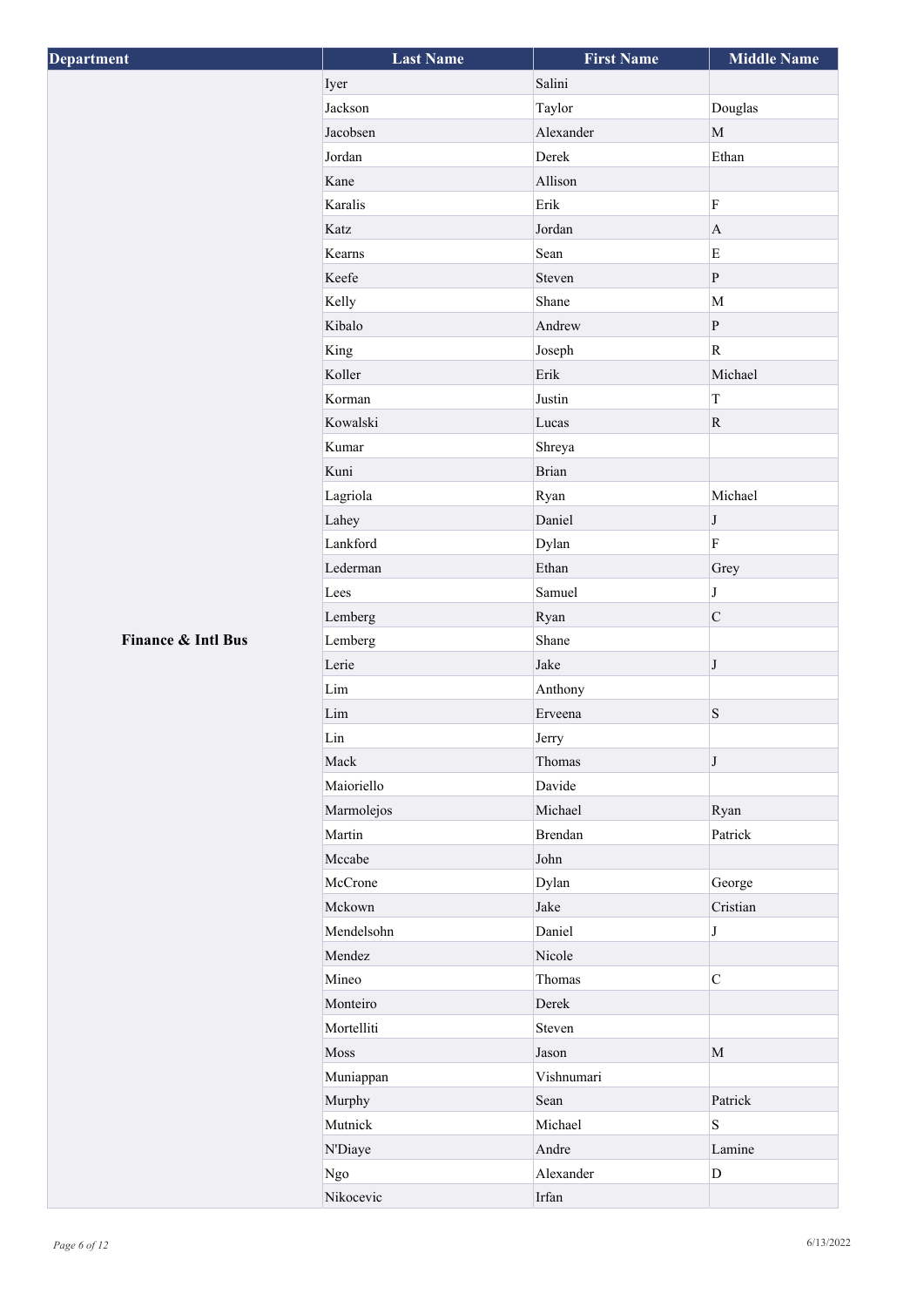| <b>Department</b>  | <b>Last Name</b>                                  | <b>First Name</b> | <b>Middle Name</b> |
|--------------------|---------------------------------------------------|-------------------|--------------------|
|                    | Nunez                                             | Sherley           |                    |
|                    | O'brien                                           | Jessica           | Ellen              |
|                    | Oczkowski                                         | Joseph            | ${\bf R}$          |
|                    | Palatianos                                        | Emanuel           | George             |
|                    | Paravati                                          | Michael           | $\mathbf C$        |
|                    | Parr                                              | William           | C.                 |
|                    | Patel                                             | Ami               |                    |
|                    | Peralta                                           | Hainslye          | Javier             |
|                    | Perini                                            | <b>Brandon</b>    | H                  |
|                    | Piazza                                            | Charles           | Joseph             |
|                    | Pitlak                                            | Haley             |                    |
|                    | Portnoy                                           | Daniel            | Lawrence           |
|                    | Pressimone                                        | Michael           | Thomas             |
|                    | Priolkar                                          | Aditi             | $\mathbf V$        |
|                    | Quinzer                                           | Luke              | Thomas             |
|                    | Rave                                              | Sean              | Terence            |
|                    | Rele                                              | Saket             |                    |
|                    | Resnik                                            | Ethan             | Miles              |
|                    | Richardson                                        | Kenneth           | $\mathbf A$        |
|                    | Rojas                                             | Tiffany           | G                  |
|                    | Romano                                            | Christopher       | $\bf J$            |
|                    | Rubin                                             | Jacob             |                    |
| Finance & Intl Bus | Ruiz                                              | Jinette           |                    |
|                    | Ruzzano                                           | Tyler             | Robert             |
|                    | Schoch                                            | <b>Brandon</b>    | T                  |
|                    | Seward                                            | Aaron             | $\, {\bf P}$       |
|                    | Shalforoosh                                       | Saleh             | M                  |
|                    | Singh                                             | Navpaul           |                    |
|                    | Skene                                             | Paige             |                    |
|                    | Smith                                             | Dean              | $\, {\bf P}$       |
|                    | Solomonovic                                       | Igor              | $\mathbf A$        |
|                    | Suchora                                           | Timothy           |                    |
|                    | Sullivan                                          | Daniel            | $\mathbf{P}$       |
|                    | Suydam                                            | Tyler             |                    |
|                    | Tillinghast                                       | Patrick           | George             |
|                    | Tong                                              | Colin             |                    |
|                    | Trivedi                                           | Ritesh            |                    |
|                    | Wallace                                           | Jake              | Tyler              |
|                    | Wang                                              | Cynthia           |                    |
|                    | Weimer                                            | Gavin             | $\mathbf{M}$       |
|                    | Wixted                                            | Andrew            | $\mathbf M$        |
|                    | Wong                                              | Ethan             |                    |
|                    | Yan                                               | Ally              | $\mathbf L$        |
|                    | Yanucil                                           | Michael           |                    |
|                    | Young                                             | Luke              | D                  |
|                    | Zotti                                             | Salvatore         | Massimo            |
|                    | Total Students for Finance & Intl Bus Department: |                   | 147                |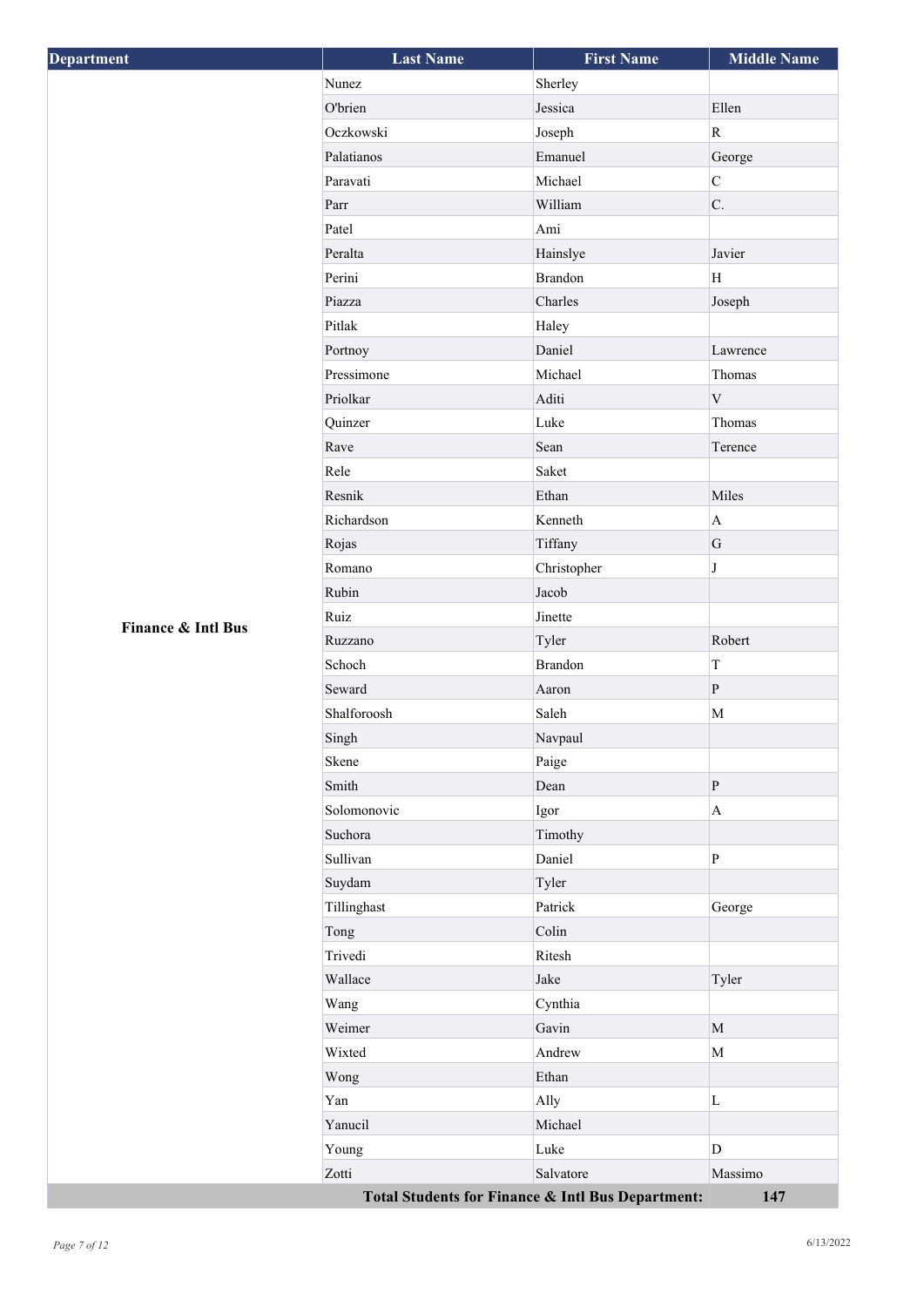| Department | <b>Last Name</b> | <b>First Name</b> | <b>Middle Name</b> |
|------------|------------------|-------------------|--------------------|
|            | Aikens           | Siani             |                    |
|            | Amantea          | Alexa             | $\mathbf M$        |
|            | Apen             | <b>Brianna</b>    | $\mathbf M$        |
|            | Benedict         | Ryan              | T                  |
|            | Boorse           | Connor            | D                  |
|            | <b>Butkus</b>    | Tyler             | $\bf J$            |
|            | Carr             | Lindsay           | Grace              |
|            | Clayton          | Kylie             | Debra              |
|            | Cofone           | Nicholas          | $\, {\bf S}$       |
|            | Cruz             | Emeli             | Josephine          |
|            | Dipede           | Ryan              | Patrick            |
|            | Donnelly         | Maxine            | B                  |
|            | Esposito         | Nicholas          |                    |
|            | Garison          | Nicholas          | James              |
|            | Giannella        | Matthew           |                    |
|            | Gonnella         | Christopher       | Gabriel            |
|            | Gould            | Alexander         |                    |
|            | Hartman          | John              | B                  |
|            | Hatton           | Daniel            | James              |
|            | Jimenez          | Shakira           | $\mathbf M$        |
|            | Khan             | Danial            | S                  |
|            | Kilmurray        | Ryan              | $\vert$ P          |
|            | Kyqykaliu        | Arta              | Ema                |
| Management | Livecchi         | Zach              | $\mathbf{A}$       |
|            | Lopez            | Felix             | Guillermo          |
|            | Lu               | <b>Bryant</b>     |                    |
|            | Lubin            | Madison           |                    |
|            | Maggion          | Sarah             | Elizabeth          |
|            | Makarski         | Dorian            | Alexander          |
|            | Maroun           | Amanda            |                    |
|            | Mathew           | Aashmi            | $\mathbf M$        |
|            |                  |                   |                    |
|            | Matthews         | Jack<br>Chad      | $\mathbf{A}$       |
|            | McQueen          |                   | Joseph             |
|            | Metz             | Trevor            | $\mathbf W$        |
|            | Molina           | Jesenia           |                    |
|            | Mongiovi         | Alyssa            | Claire             |
|            | Morris           | Julianna          | Lynn               |
|            | Nielsen          | Tyler             | James              |
|            | Nigro            | <b>Brian</b>      |                    |
|            | Nikolau          | Elisabeth         | G                  |
|            | Oak              | Chehune           |                    |
|            | Paster           | Kayla             | Ann                |
|            | Pennell          | Kevin             | James              |
|            | Perez            | Carla             | Ruby               |
|            | Rim              | Sol               | $\mathbf M$        |
|            | Roche            | Luke              | S                  |
|            | Rosen            | Andrew            | $\mathbf M$        |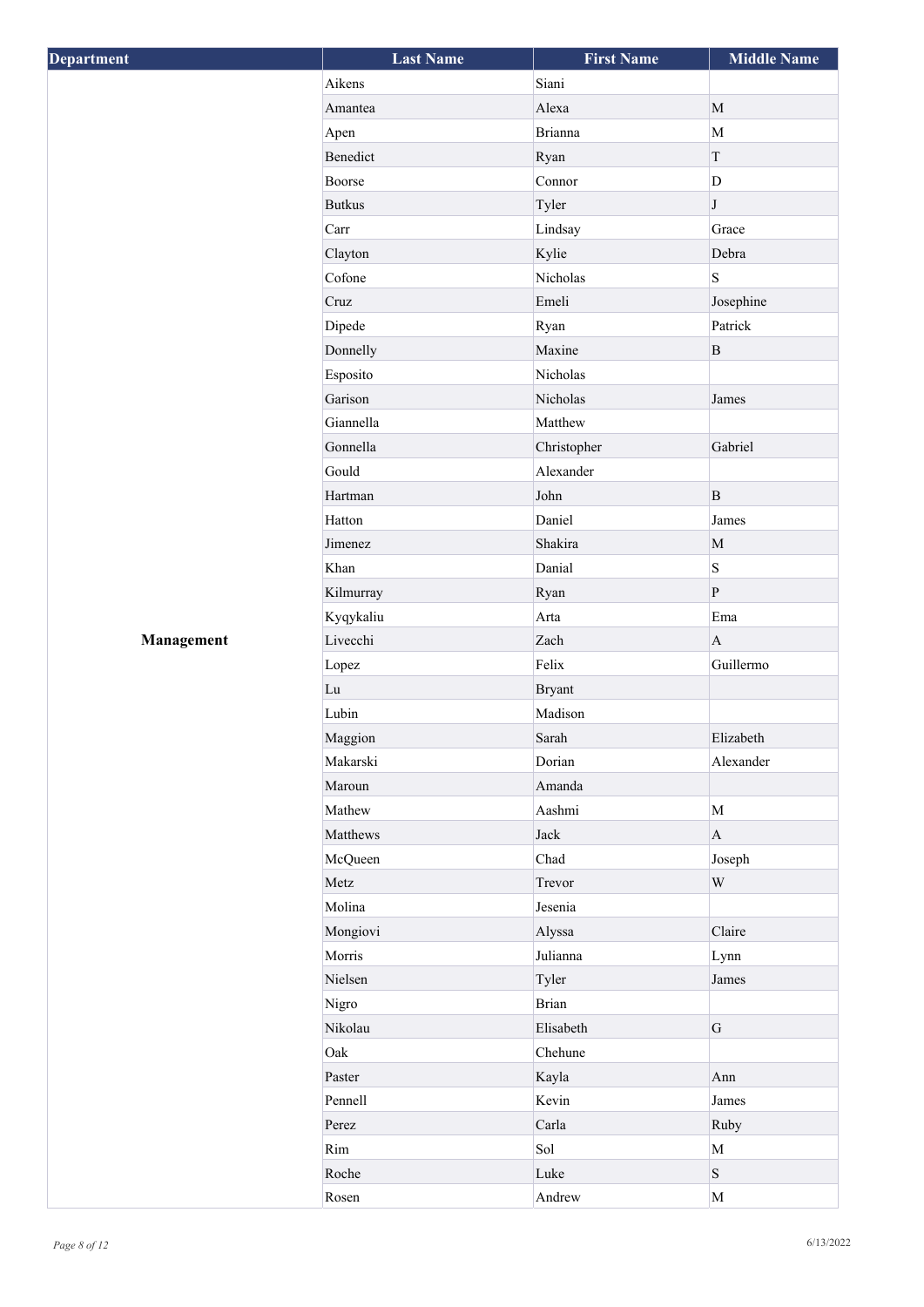| <b>Department</b> | <b>Last Name</b> | <b>First Name</b>                                | <b>Middle Name</b> |
|-------------------|------------------|--------------------------------------------------|--------------------|
| Management        | Rotindo          | Matthew                                          | William            |
|                   | Sieminski        | Aneta                                            |                    |
|                   | Sulpizio         | Elias                                            | Christopher        |
|                   | Trujillo         | Angel                                            |                    |
|                   | Vandeveen        | Ryan                                             | G                  |
|                   | Wermuth          | Genavieve                                        | F                  |
|                   | Yehudaioff       | Jasmine                                          | Danielle           |
|                   |                  | <b>Total Students for Management Department:</b> | 54                 |

| <b>Department</b>                         | <b>Last Name</b> | <b>First Name</b> | <b>Middle Name</b>        |
|-------------------------------------------|------------------|-------------------|---------------------------|
|                                           | Alagna           | James             | William                   |
|                                           | Angiolini        | Amanda            | $\mathbf M$               |
|                                           | Arbadji          | Jenna             | $\mathbf N$               |
|                                           | Askin            | Elizabeth         |                           |
|                                           | Autino           | Elizabeth         | Juliet                    |
|                                           | Badyal           | Mika              |                           |
|                                           | Blitz            | Megan             | Alana                     |
|                                           | <b>Bosyk</b>     | Logan             |                           |
|                                           | <b>Briggs</b>    | Daria             | $\mathsf{C}$              |
|                                           | <b>Brinton</b>   | Julianne          | $\mathbf{M}$              |
|                                           | <b>Brown</b>     | Cole              | $\bf J$                   |
|                                           | Bua              | Francesca         | ${\bf N}$                 |
|                                           | Cainzos          | Elaina            | ${\bf R}$                 |
|                                           | Calero           | Alexa             | ${\bf G}$                 |
|                                           | Camacho          | Joshua            | $\overline{O}$            |
|                                           | Caruso           | Evan              | $\bf J$                   |
|                                           | Catalano         | Gianna            | M                         |
|                                           | Chernyavsky      | Daniela           | $\, {\bf S}$              |
|                                           | Cooper           | Justin            | M                         |
| <b>Marketing &amp; Interdisc Business</b> | Cumiskey         | Sinead            | $\mathbf E$               |
|                                           | Cunningham       | Lauren            | ${\bf R}$                 |
|                                           | Daccurso         | Anthony           | Tyler                     |
|                                           | Danchak          | Sarah             | ${\bf E}$                 |
|                                           | Danziger         | Carlye            |                           |
|                                           | DeMarco          | Daniel            |                           |
|                                           | Digiorgio        | Olivia            |                           |
|                                           | Dimeo            | Victoria          | $\boldsymbol{\mathsf{A}}$ |
|                                           | Dodge            | Claire            | Elise                     |
|                                           | Engler           | Jonathan          |                           |
|                                           | Erdenberger      | Maya              | H                         |
|                                           | Faber            | Steven            | $\mathbf V$               |
|                                           | Feingold         | Christopher       |                           |
|                                           | Fidel            | Jessica           | $\mathbf R$               |
|                                           | Flynn            | Aidan             | Tevere                    |
|                                           | Forton           | Alexandra         | Elaine                    |
|                                           | Frattone         | Caroline          | $\mathbf{M}$              |
|                                           | Ganieva          | Nigora            |                           |
|                                           | Gelcius          | Meghan            | Ann                       |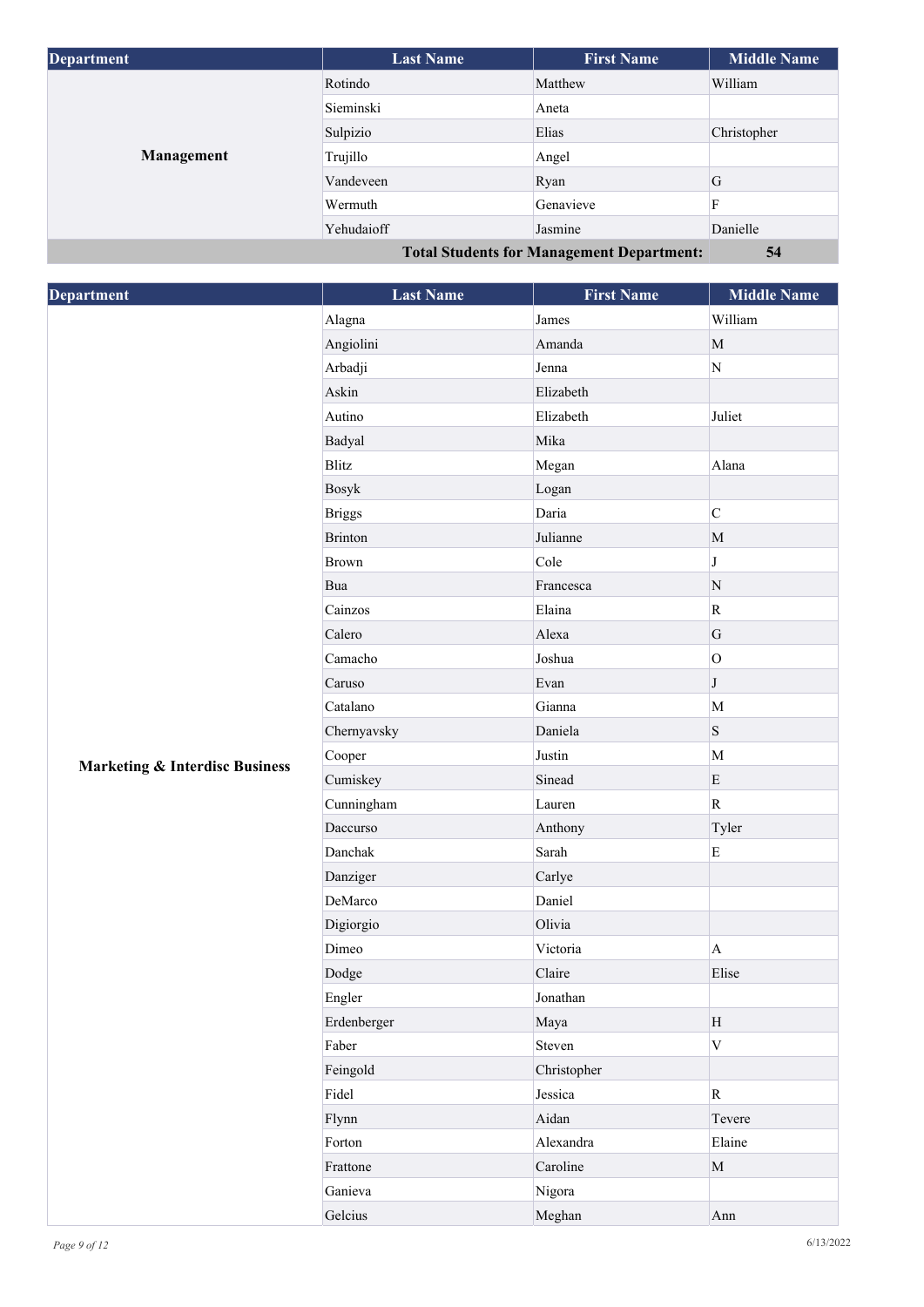| Department                                | <b>Last Name</b> | <b>First Name</b> | <b>Middle Name</b> |
|-------------------------------------------|------------------|-------------------|--------------------|
|                                           | Gosser           | William           | Dakota             |
|                                           | Gruppuso         | Madison           | ${\bf P}$          |
|                                           | Guenther         | Michael           |                    |
|                                           | Hanna            | Julianna          |                    |
|                                           | Heller           | Morgan            | Christine          |
|                                           | Hoffman          | Michael           | <b>Bradley</b>     |
|                                           | Iovino           | Zoe               | G                  |
|                                           | Jaworski         | Jacqueline        | May                |
|                                           | Jones            | Nia               | $\mathbf E$        |
|                                           | Joyce            | Jason             | Kyle               |
|                                           | Kartik           | Bhargavi          |                    |
|                                           | Killeen          | Madeline          | G                  |
|                                           | Koors            | <b>Bradden</b>    | Ryan               |
|                                           | Koren            | Yotam             |                    |
|                                           | Kothari          | Akansha           | H                  |
|                                           | Krakowski        | Jason             |                    |
|                                           | Kraycirik        | Jessica           | Nicole             |
|                                           | Kromar           | Christopher       | $\mathbf{A}$       |
|                                           | Kuntz            | Matthew           | David              |
|                                           | Lago Evia        | Agustina          |                    |
|                                           | Lankford         | Matthew           | $\mathbf W$        |
|                                           | Lee              | Danica            | $\mathbf A$        |
|                                           | Lee              | Ji Sung           |                    |
| <b>Marketing &amp; Interdisc Business</b> | Lemos            | Guilherme         | ${\bf F}$          |
|                                           | Li               | Siying            |                    |
|                                           | Libonati         | Kristen           |                    |
|                                           | Longstreet       | Kyle              |                    |
|                                           | Mann             | Siret             |                    |
|                                           | Marchant         | Justin            | $\, {\bf S}$       |
|                                           | Matias           | Sage              | $\mathbf D$        |
|                                           | McGrane          | Marissa           |                    |
|                                           | Mcgregor         | Ava               | $\mathbf E$        |
|                                           | McRae            | Christina         | E.                 |
|                                           | Mediratta        | Ishaan            | Manav              |
|                                           | Merritt          | Payton            |                    |
|                                           | Mizuguchi        | Allan             |                    |
|                                           | Mohammad         | Nizar             |                    |
|                                           | Mooney           | Erin              | E                  |
|                                           | Moreno           | Valentina         |                    |
|                                           | Morris           | Derek             | Fox                |
|                                           | Mulryne          | Cody              | $\mathbf{P}$       |
|                                           | Nieradka         | Devan             | Allan              |
|                                           | Nieto            | Isabela           |                    |
|                                           | Noone            | Delia             |                    |
|                                           | O'Hara           | Sean              |                    |
|                                           | Pacheco          | Nigel             | $\mathbf G$        |
|                                           | Peralta          | <b>Bryana</b>     | Maria              |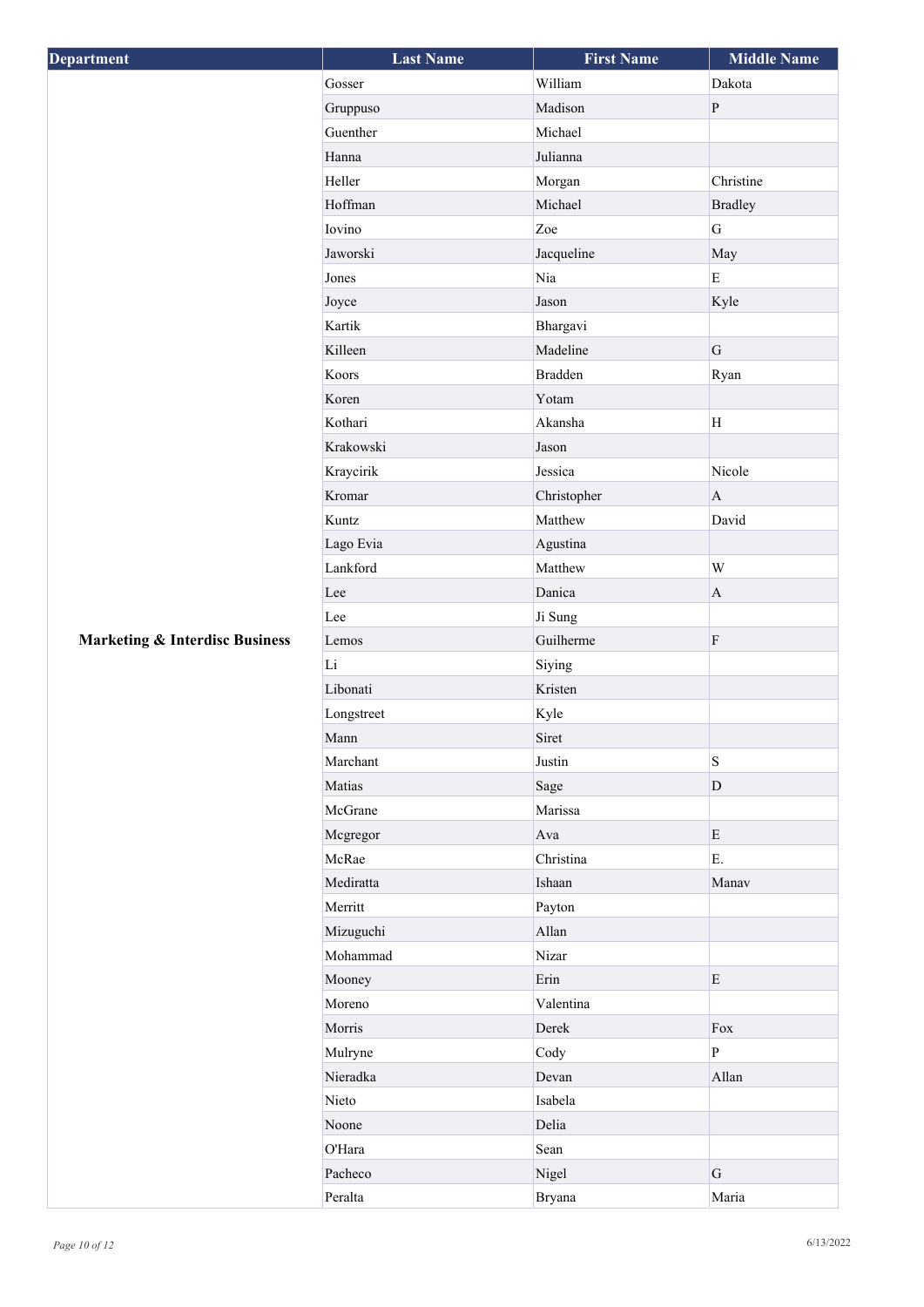| Department                                                    | <b>Last Name</b> | <b>First Name</b> | <b>Middle Name</b> |
|---------------------------------------------------------------|------------------|-------------------|--------------------|
| <b>Marketing &amp; Interdisc Business</b>                     | Pignatello       | Samantha          | Christina          |
|                                                               | Preston          | Kelsey            | $\mathbf M$        |
|                                                               | Reimer           | <b>Brittany</b>   | $\mathbf L$        |
|                                                               | Restrepo         | Nicholas          | Luke               |
|                                                               | Ridgway          | Quinn             | Lan                |
|                                                               | Riordan          | Patrick           | $\mathbf M$        |
|                                                               | Riso             | Sarah             | $\mathbf{A}$       |
|                                                               | Roth             | Brianna           |                    |
|                                                               | Sateary          | Michael           | Joseph             |
|                                                               | Schmid           | Regina            | $\mathbf A$        |
|                                                               | Schuett          | <b>Brett</b>      | ${\bf P}$          |
|                                                               | Scully           | Shawn             | $\mathbf A$        |
|                                                               | Sible            | Grant             |                    |
|                                                               | Sillib           | Caitlyn           | $\overline{N}$     |
|                                                               | Silva            | Amanda            |                    |
|                                                               | Slifer           | Madilynne         | Christy            |
|                                                               | Smith            | Jordyn            | Taylor             |
|                                                               | Thai             | Emi               | Haley              |
|                                                               | Thomas           | David             | William            |
|                                                               | Thompson         | Tyler             | Esteban            |
|                                                               | Tobass           | Marco             | $\mathbf{A}$       |
|                                                               | Toolen           | Lauren            |                    |
|                                                               | Toto             | Giavanna          |                    |
|                                                               | Tronolone        | Grace             | ${\bf E}$          |
|                                                               | Vaccaro          | Erin              | Lynne              |
|                                                               | Vanderclock      | Julia             | Lillian            |
|                                                               | Viruet           | Sarah             | Angelina           |
|                                                               | Von Bargen       | Andrew            | Kenneth            |
|                                                               | Wade             | Dyllan            | J                  |
|                                                               | Warner           | Katie             |                    |
|                                                               | Wichmann         | Christina         | $\mathbf M$        |
|                                                               | Williams         | Emma              | Noelle             |
|                                                               | Wright           | Lauren            |                    |
|                                                               | Yu               | Adam              |                    |
|                                                               | Zaimova          | Ani               | $\mathbf{A}$       |
|                                                               | Zelikoff         | Alexandra         | Lauren             |
|                                                               | Zemanovich       | Lauren            |                    |
| Total Students for Marketing & Interdisc Business Department: |                  |                   | 122                |